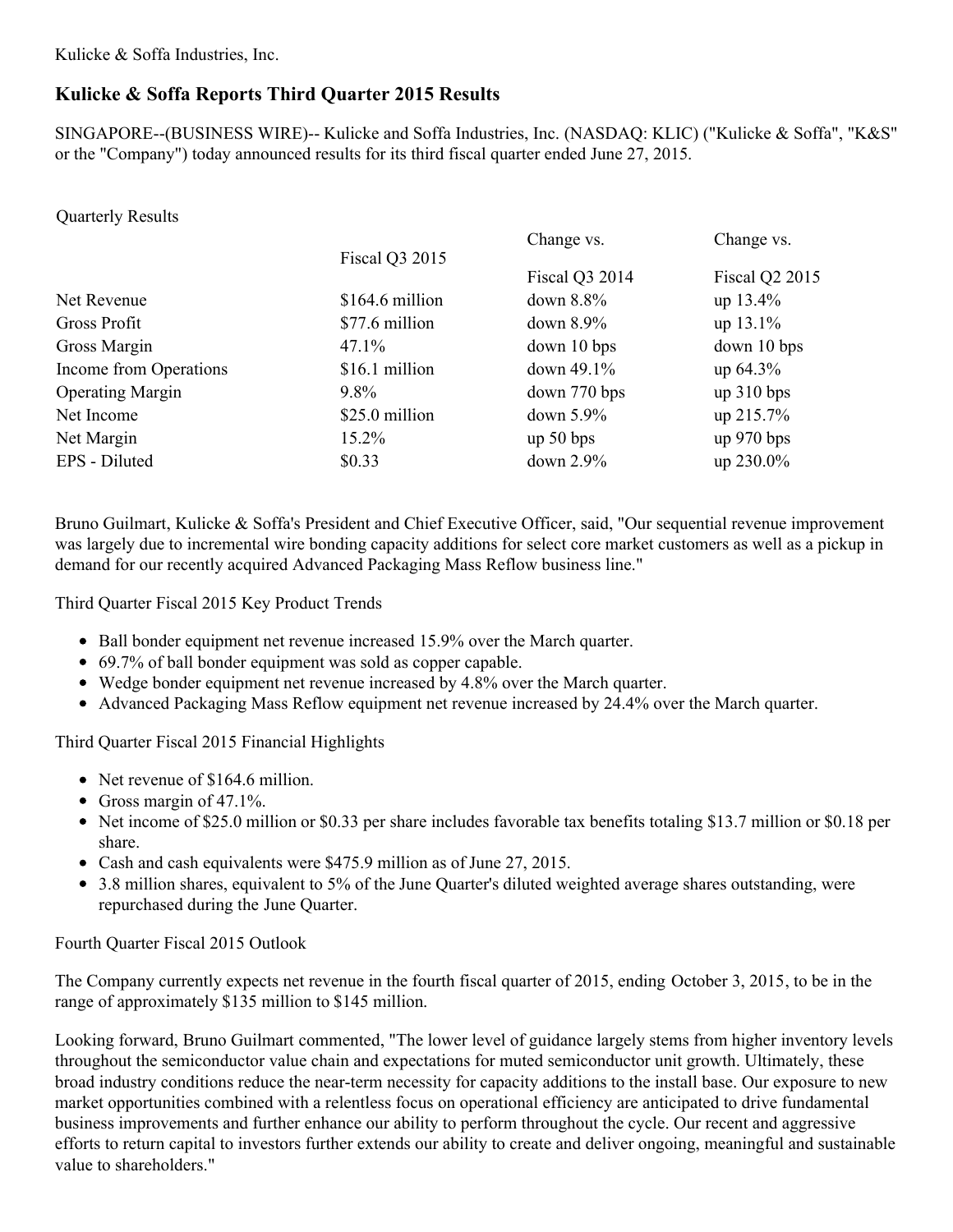### Earnings Conference Call Details

A conference call to discuss these results will be held today, August 4, 2015, beginning at 8:00 am (EDT). To access the conference call, interested parties may call +1-877-407-8037 or internationally +1-201-689-8037. The call will also be available by live webcast at [investor.kns.com](http://investor.kns.com/).

A replay will be available from approximately one hour after the completion of the call through August 11, 2015 by calling toll-free +1-877-660-6853 or internationally +1-201-612-7415 and using the replay ID number of 13613537. A webcast replay will also be available at [investor.kns.com](http://investor.kns.com/).

#### About Kulicke & Soffa

Kulicke & Soffa (NASDAQ: KLIC) is a global leader in the design and manufacture of semiconductor, LED and electronic assembly equipment. As a pioneer in this industry, K&S has provided customers with market leading packaging solutions for decades. In recent years, K&S has expanded its product offerings through strategic acquisitions and organic development, adding advanced packaging, advanced SMT, wedge bonding and a broader range of expendable tools to its core ball bonding products. Combined with its extensive expertise in process technology, K&S is well positioned to help customers meet the challenges of assembling the next-generation semiconductor and LED devices. [\(www.kns.com](http://cts.businesswire.com/ct/CT?id=smartlink&url=http%3A%2F%2Fwww.kns.com&esheet=51155705&newsitemid=20150804005838&lan=en-US&anchor=www.kns.com&index=1&md5=c03daab84a5bb893f6e91e5c325ef3cf))

#### *Caution Concerning Results and Forward Looking Statements*

In addition to historical statements, this press release contains statements relating to future events and our future *results. These statements are "forward-looking" statements within the meaning of the Private Securities Litigation* Reform Act of 1995, and include, but are not limited to, statements that relate to our future revenue, sustained, increasing, continuing or strengthening demand for our products, the continuing transition from gold to copper wire bonding, replacement demand, our research and development efforts, our ability to identify and realize new growth *opportunities and our ability to control costs. While these forward-looking statements represent our judgments and* future expectations concerning our business, a number of risks, uncertainties and other important factors could cause actual developments and results to differ materially from our expectations. These factors include, but are not limited to: the risk that customer orders already received may be postponed or canceled, generally without charges; the risk that anticipated customer orders may not materialize; the risk that our suppliers may not be able to meet our demands on a timely basis; the volatility in the demand for semiconductors and our products and services; a slowdown of transition from gold to copper wire bonding by our customers and the industry, volatile global economic conditions, which could *result in, among other things, sharply lower demand for products containing semiconductors and for the Company's* products, and disruption of capital and credit markets; the risk of failure to successfully manage our operations; acts of terrorism and violence; risks, such as changes in trade regulations, currency fluctuations, political instability and war, *which may be associated with a substantial non-U.S. customer and supplier base and substantial non-U.S.* manufacturing operations; and the factors listed or discussed in Kulicke and Soffa Industries, Inc. 2014 Annual Report on Form 10-K and our other filings with the Securities and Exchange Commission. Kulicke and Soffa Industries, Inc. is under no obligation to (and expressly disclaims any obligation to) update or alter its forward-looking statements *whether as a result of new information, future events or otherwise.*

# KULICKE & SOFFA INDUSTRIES, INC.

CONSOLIDATED STATEMENTS OF OPERATIONS *(In thousands, except per share and employee data)*

*(Unaudited)*

|               |               | Three months ended |               | Nine months ended |  |
|---------------|---------------|--------------------|---------------|-------------------|--|
|               | June 27, 2015 | June 28, 2014      | June 27, 2015 | June 28, 2014     |  |
| Net revenue   | \$164,634     | \$180,517          | \$417,299     | \$373,836         |  |
| Cost of sales | 87,063        | 95,360             | 216.424       | 192.642           |  |
| Gross profit: | 77,571        | 85,157             | 200,875       | 181,194           |  |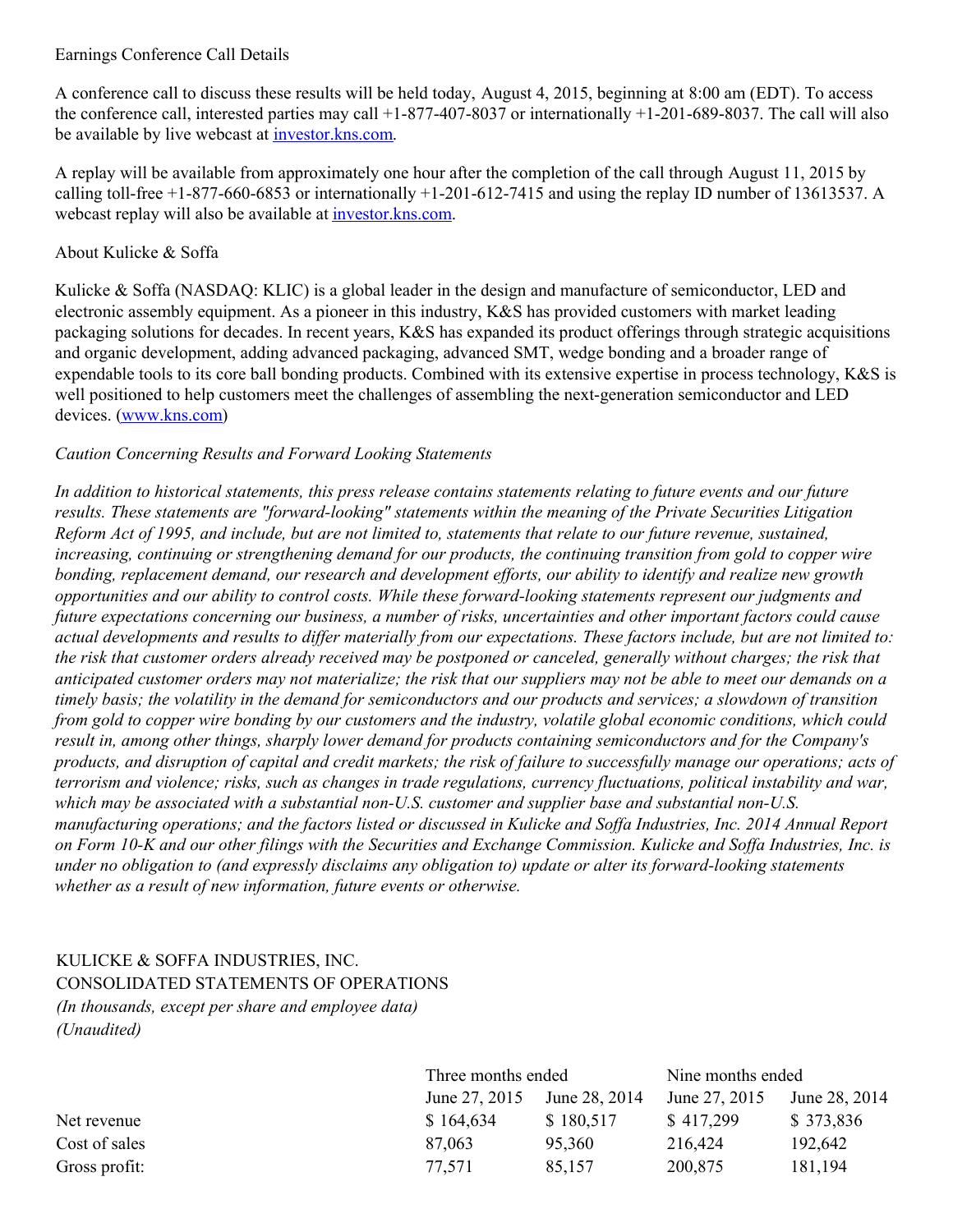| Operating expenses:<br>Selling, general and administrative | 33,151             | 28,600        | 90,140            | 76,303                  |
|------------------------------------------------------------|--------------------|---------------|-------------------|-------------------------|
| Research and development                                   | 25,380             | 23,480        | 68,133            | 60,277                  |
| Amortization of intangible assets                          | 2,946              | 1,329         | 7,032             | 3,988                   |
| Restructuring                                              | 8                  | 164           | (33)              | 1,139                   |
| Total operating expenses                                   | 61,485             | 53,573        | 165,272           | 141,707                 |
| Income from operations:                                    | 16,086             | 31,584        | 35,603            | 39,487                  |
| Other income (expense):                                    |                    |               |                   |                         |
| Interest income                                            | 469                | 256           | 1,184             | 878                     |
| Interest expense                                           | (291)              | (316)         | (910)             | (732)                   |
| Income from operations before income taxes                 | 16,264             | 31,524        | 35,877            | 39,633                  |
| Income taxes (benefit)/expense                             | (8, 775)           | 4,908         | (4,935)           | 5,904                   |
| Net income                                                 | \$25,039           | \$26,616      | \$40,812          | \$33,729                |
| Net income per share:                                      |                    |               |                   |                         |
| <b>Basic</b>                                               | \$0.33             | \$0.35        | \$0.53            | \$0.44                  |
| Diluted                                                    | \$0.33             | \$0.34        | \$0.53            | \$0.44                  |
| Weighted average shares outstanding:                       |                    |               |                   |                         |
| <b>Basic</b>                                               | 75,420             | 76,596        | 76,376            | 76,308                  |
| Diluted                                                    | 75,891             | 77,605        | 76,778            | 77,086                  |
|                                                            | Three months ended |               | Nine months ended |                         |
| Supplemental financial data:                               | June 27, 2015      | June 28, 2014 | June 27, 2015     | June 28, 2014           |
| Depreciation and amortization                              | \$5,415            | \$3,509       | \$13,978          | \$9,995                 |
| Capital expenditures                                       | 2,265              | 1,022         | 5,709             | 9,596                   |
| Equity-based compensation expense:                         |                    |               |                   |                         |
| Cost of sales                                              | 88                 | 82            | 304               | 269                     |
| Selling, general and administrative                        | 1,914              | 2,182         | 6,389             | 6,924                   |
| Research and development                                   | 518                | 471           | 1,843             | 1,624                   |
| Total equity-based compensation expense                    | \$ 2,520           | \$2,735       | \$8,536           | 8,817<br>$\mathbb{S}^-$ |
|                                                            | As of              |               |                   |                         |
|                                                            | June 27, 2015      | June 28, 2014 |                   |                         |
| Backlog of orders 1                                        | \$75,101           | \$130,500     |                   |                         |
| Number of employees                                        | 2,827              | 2,643         |                   |                         |

1. Represents customer purchase commitments. While the Company believes these orders are firm, they are generally cancellable by customers without penalty.

KULICKE & SOFFA INDUSTRIES, INC. CONSOLIDATED BALANCE SHEETS *(In thousands) (Unaudited)*

> As of June 27, 2015 September 27, 2014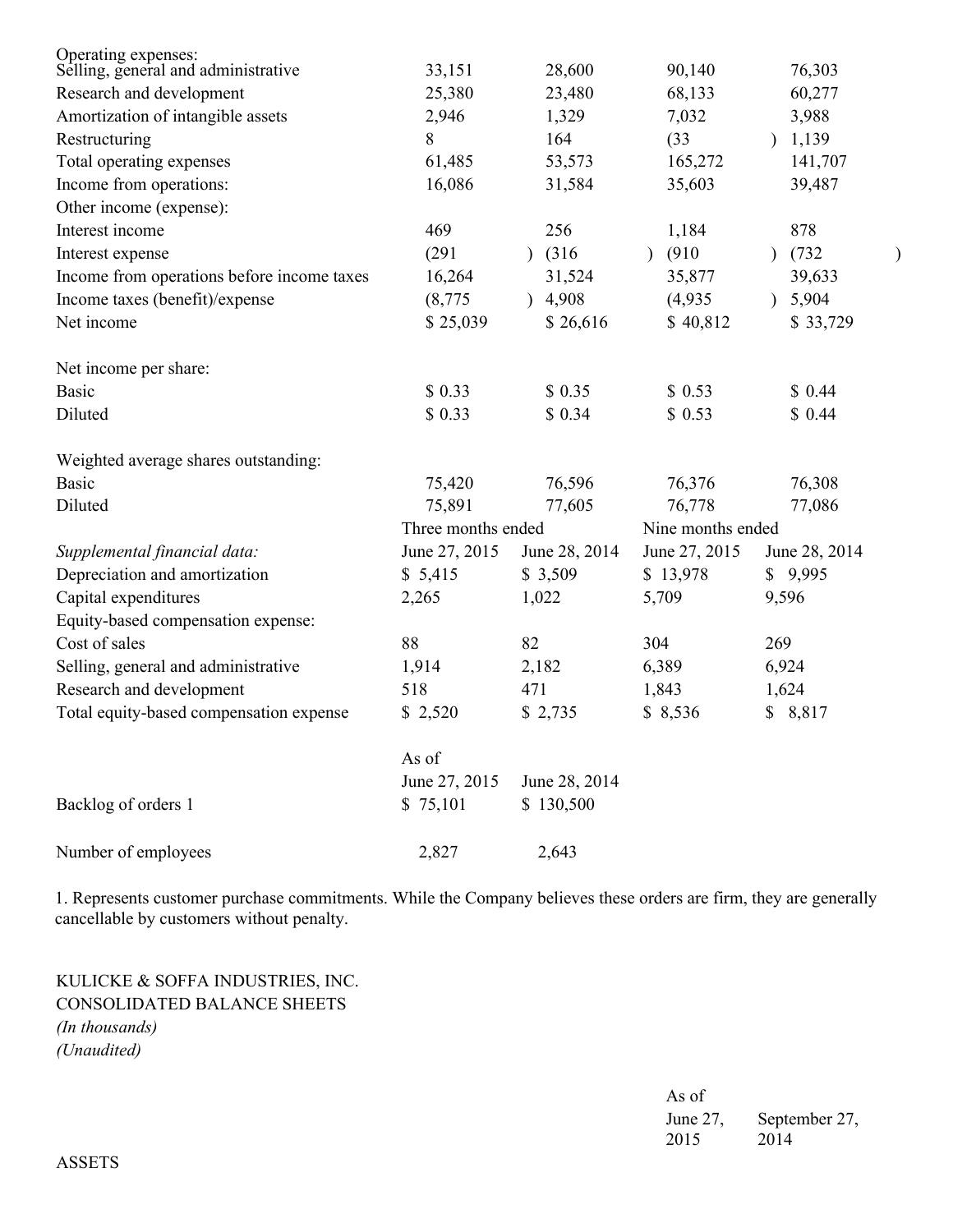| <b>CURRENT ASSETS</b><br>Cash and cash equivalents                    | \$475,925              | \$587,981    |  |
|-----------------------------------------------------------------------|------------------------|--------------|--|
| Short-term investments                                                |                        | 9,105        |  |
| Accounts and notes receivable, net of allowance for doubtful accounts | 172,411                | 171,530      |  |
| of \$0 and \$143 respectively                                         |                        |              |  |
| Inventories, net                                                      | 78,312                 | 49,694       |  |
| Prepaid expenses and other current assets                             | 16,354                 | 15,090       |  |
| Deferred income taxes                                                 | 5,601                  | 4,291        |  |
| TOTAL CURRENT ASSETS                                                  | 748,603                | 837,691      |  |
| Property, plant and equipment, net                                    | 51,923                 | 52,755       |  |
| Goodwill                                                              | 81,272                 | 41,546       |  |
| Intangible assets                                                     | 60,322                 | 5,891        |  |
| Other assets                                                          | 5,354                  | 6,565        |  |
| <b>TOTAL ASSETS</b>                                                   | \$947,474              | \$944,448    |  |
| LIABILITIES AND SHAREHOLDERS' EQUITY                                  |                        |              |  |
| <b>CURRENT LIABILITIES</b>                                            |                        |              |  |
| Short term debt                                                       | $\frac{\S}{\S}$        | $\sqrt{s}$ — |  |
| Accounts payable                                                      | 47,907                 | 35,132       |  |
| Accrued expenses and other current liabilities                        | 47,431                 | 43,731       |  |
| Income taxes payable                                                  | 636                    | 2,488        |  |
| TOTAL CURRENT LIABILITIES                                             | 95,974                 | 81,351       |  |
| Financing obligation                                                  | 17,634                 | 19,102       |  |
| Deferred income taxes                                                 | 44,567                 | 44,963       |  |
| Other liabilities                                                     | 11,729                 | 9,790        |  |
| <b>TOTAL LIABILITIES</b>                                              | 169,904                | 155,206      |  |
| <b>SHAREHOLDERS' EQUITY</b>                                           |                        |              |  |
| Common stock, no par value                                            | 488,495                | 479,116      |  |
| Treasury stock, at cost                                               | $(107,659)$ $(46,984)$ |              |  |
| Retained earnings                                                     | 395,678                | 354,866      |  |
| Accumulated other comprehensive income                                | 1,056                  | 2,244        |  |
| TOTAL SHAREHOLDERS' EQUITY                                            | 777,570                | 789,242      |  |
| TOTAL LIABILITIES AND SHAREHOLDERS' EQUITY                            | \$947,474              | \$944,448    |  |
| VIII ICVE & SOFEA INDUSTRIES INC                                      |                        |              |  |

KULICKE & SOFFA INDUSTRIES, INC. CONSOLIDATED STATEMENTS OF CASH FLOWS *(In thousands) (Unaudited)*

|                                                                   | Three months ended   |        | Nine months ended |          |  |
|-------------------------------------------------------------------|----------------------|--------|-------------------|----------|--|
|                                                                   | June 27,<br>June 28. |        | June 27.          | June 28, |  |
|                                                                   | 2015                 | 2014   | 2015              | 2014     |  |
| Net cash provided by operating activities                         | \$(214)              | 35,919 | \$48,346          | \$84,189 |  |
| Net cash used in investing activities, continuing operations      | (362)                | 4,657  | (90.919)          | (8,672)  |  |
| Net cash (used in) / provided by financing activities, continuing |                      |        |                   |          |  |